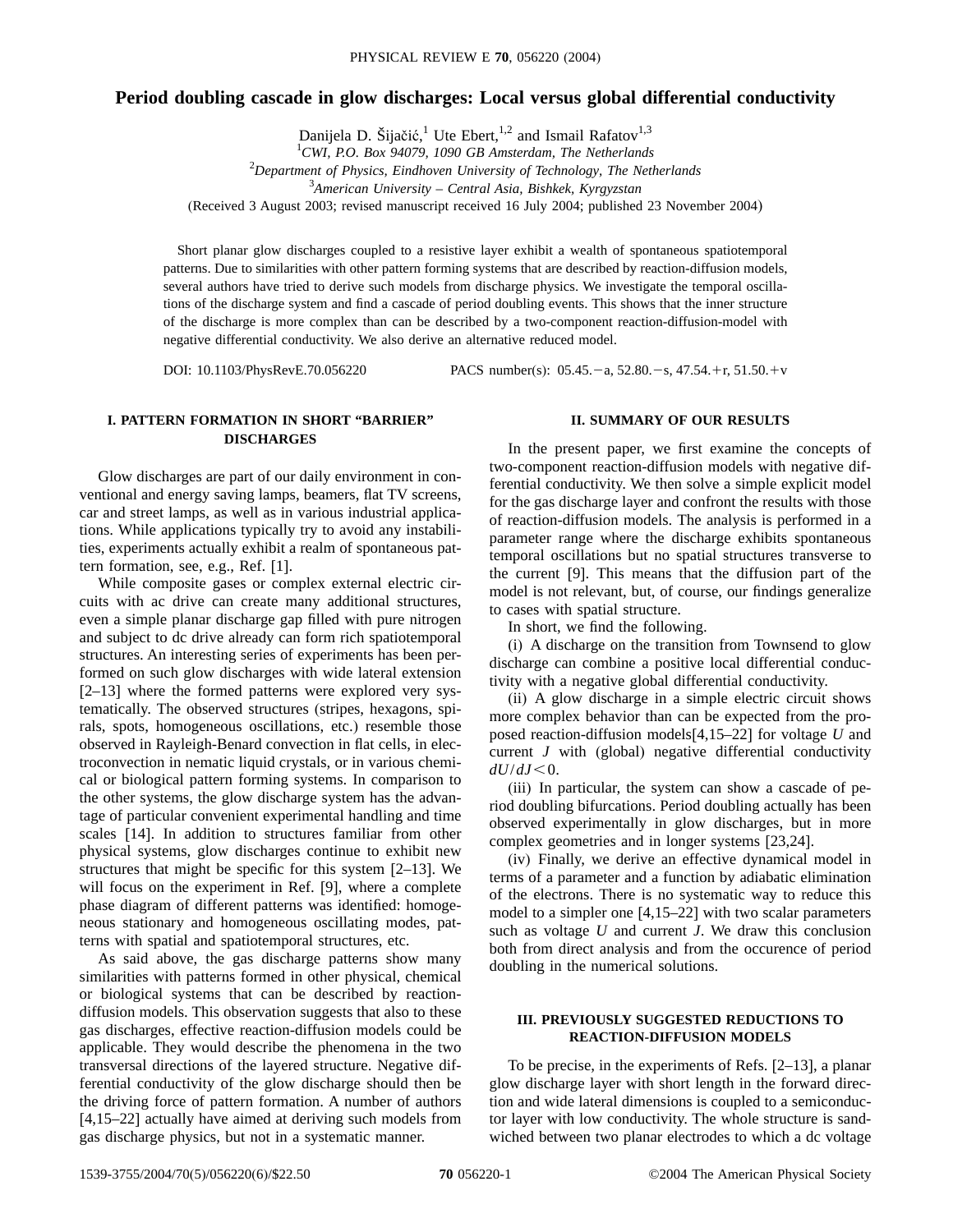$U_t$  is applied. Theoretical predictions on how the different spatiotemporal patterns depend on the parameters of the gas discharge hardly exist. In Refs. [4,16–18], an effective reaction-diffusion model in the two dimensions transversal to the current is proposed. Roughly, it consists of two nonlinear partial differential equations for the current *J* and the voltage *U* of the form

$$
\partial_t U(x, y, t) = \mathcal{F}(U, J), \quad \partial_t J(x, y, t) = \mathcal{G}(U, J) \tag{1}
$$

where the nonlinear operators  $\mathcal F$  and  $\mathcal G$  contain spatial derivatives  $\partial_x$ ,  $\partial_y$  and possibly also integral kernels. The model is of reactor-inhibitor form as studied extensively in the context of chemical and biological systems in the past decades. If applicable to gas discharges, this identification lays a connection to a realm of analytical and numerical results on reaction-diffusion systems.

To test whether a model such as Eq. (1) is applicable to the gas discharge system, we will focus on its temporal oscillations that can occur in a spatially completely homogeneous mode [9]; hence a one-dimensional approximation is appropriate. Similar oscillations have been observed in Refs. [19,20,25,26], and similar effective models for current *J* and voltage *U* of the general form (1) have been proposed in Refs. [15,19–22].

Why have different authors come up with the same type of model? The equation for *U* directly results from the simplest form of an external electric circuit: a semiconductor layer of thickness  $d_s$ , linear conductivity  $\sigma_s$ , and dielectricity constant  $\epsilon_s$  will evolve as

$$
\partial_t U = \frac{U_t - U - R_s J}{T_s},\tag{2}
$$

where  $U_t$  is the voltage on the total system,  $J$  is the total current, and  $U = \int_0^d E \, dz$  is the voltage over the gas discharge which is the electric field *E* integrated in the *z* direction over the height  $d_g$  of the discharge. For the experiments in Ref. [9],  $R_s = d_s / \sigma_s$  is the resistance of the whole semiconductor layer, when  $\sigma_s$  is its conductivity, and  $T_s = \epsilon_s \epsilon_0 / \sigma_s = C_s R_s$  is the Maxwell relaxation time of the semiconductor with dielectricity constant  $\epsilon_s$ . In other experimental systems, the quantities  $R_s$  and  $T_s$  can have different realizations. Hence the form of the equation for *U* in a reaction-diffusion model (1) is clear.

However, the equation for *J* in a reaction-diffusion model such as Eq. (1) is based on the plausibility of such a model due to analogies with other pattern forming systems and on various attempts to derive such a form with ad hoc assumptions from gas discharge physics. Different choices have been suggested by different authors, but one feature is generic: to be physically meaningful, the current-voltage characteristics of the glow discharge has to be a stationary solution, so  $G(U, J) = 0$  on the characteristics. Beyond that, there are different suggestions for the functional form of  $G$  and the intrinsic time scale.

If a model such as Eq. (1) is applicable to oscillations in glow discharge systems, then the following predictions apply.

(1) An oscillation can only occur in a region of negative differential conductivity  $dU/dJ \leq 0$  of the glow discharge characteristics.

(2) Only a single period can be formed, period doubling is not possible, since this would require at least three independent parameters.

(3) In a phase space plot in *U* and *J*, the trajectory of an oscillation can intersect the load line  $U = U_t - R_s J$  only parallel to the *J* axis (since  $\partial_t U = 0$  and  $\partial_t J \neq 0$ ), and it can intersect the characteristics of the glow discharge  $U = U(J)$  only parallel to the *U* axis (since  $\partial_t U \neq 0$  and  $\partial_t J = 0$ ).

#### **IV. THE FULL DISCHARGE MODEL**

We now introduce the simplest classical model for a glow discharge [27–29], solve it numerically, and confront its results with the predictions above. A discharge between Townsend and glow regime consists of a gas with Ohmic conductivity for the rare charged particles, electrostatic space charge effects and two ionization mechanisms, namely, impact ionization by accelerated electrons in the bulk of the discharge (the so-called  $\alpha$  process) and secondary emission from the cathode (the  $\gamma$  process). In its simplest form, it can be modeled by continuity equations for electron particle density  $n_e$  and ion particle density  $n_+$ 

$$
\partial_t n_e + \nabla \cdot \mathbf{J}_e = S, \quad \partial_t n_+ + \nabla \cdot \mathbf{J}_+ = S,\tag{3}
$$

and the Poisson equation for the electric field **E** in electrostatic approximation

$$
\nabla \cdot \mathbf{E} = \frac{e}{\varepsilon_0} (n_+ - n_e), \quad \mathbf{E} = -\nabla \Phi.
$$
 (4)

The particle currents are approximated as purely Ohmic:

$$
\mathbf{J}_e = -\mu_e \ n_e \ \mathbf{E}, \quad \mathbf{J}_+ = \mu_+ \ n_+ \ \mathbf{E}. \tag{5}
$$

The source of particles in the continuity equation (3) is written as a sum of generation by impact ionization in Townsend approximation and recombination

$$
S = |n_e \mu_e E| \alpha_0 e^{-E_0/|E|} - \beta n_e n_+.
$$
 (6)

Finally, the secondary emission from the cathode enters as a boundary condition at the position  $d_g$  of the cathode

$$
\mu_e n_e(d_g, t) = \gamma \mu_+ n_+(d_g, t). \tag{7}
$$

This is the classical glow discharge model [27–29].

We reduce the problem to one spatial dimension *z* transverse to the layers which is an excellent approximation for the experimentally observed homogeneous oscillations [9]. Furthermore, we introduce dimensionless quantities as in [29] by rescaling all parameters and fields as  $z = r_z/X_0$ ,  $\tau$  $= t/t_0$ ,  $L = d_g/X_0$ ,  $\sigma(z, \tau) = n_e(r_z, t)/n_0$ ,  $\rho = n_{+}/n_0$ ,  $\mathcal{E} = E_z/E_0$ with the scales  $X_0 = \alpha_0^{-1}$ ,  $t_0 = (\alpha_0 \mu_e E_0)^{-1}$ , and  $n_0 = \epsilon_0 \alpha_0 E_0 / e$ . A key role is played by the small parameter  $\mu = \mu_+ / \mu_e$ , which is the mobility ratio of ions and electrons.

The gas discharge layer is now modeled by

$$
\partial_{\tau}\sigma = \partial_{z}(\mathcal{E}\sigma) + \sigma \mathcal{E}\alpha(\mathcal{E}), \quad \alpha(\mathcal{E}) = e^{-1/|\mathcal{E}|}, \tag{8}
$$

$$
\partial_{\tau}\rho = -\mu \partial_{z}(\mathcal{E}\rho) + \sigma \mathcal{E}\alpha(\mathcal{E}), \qquad (9)
$$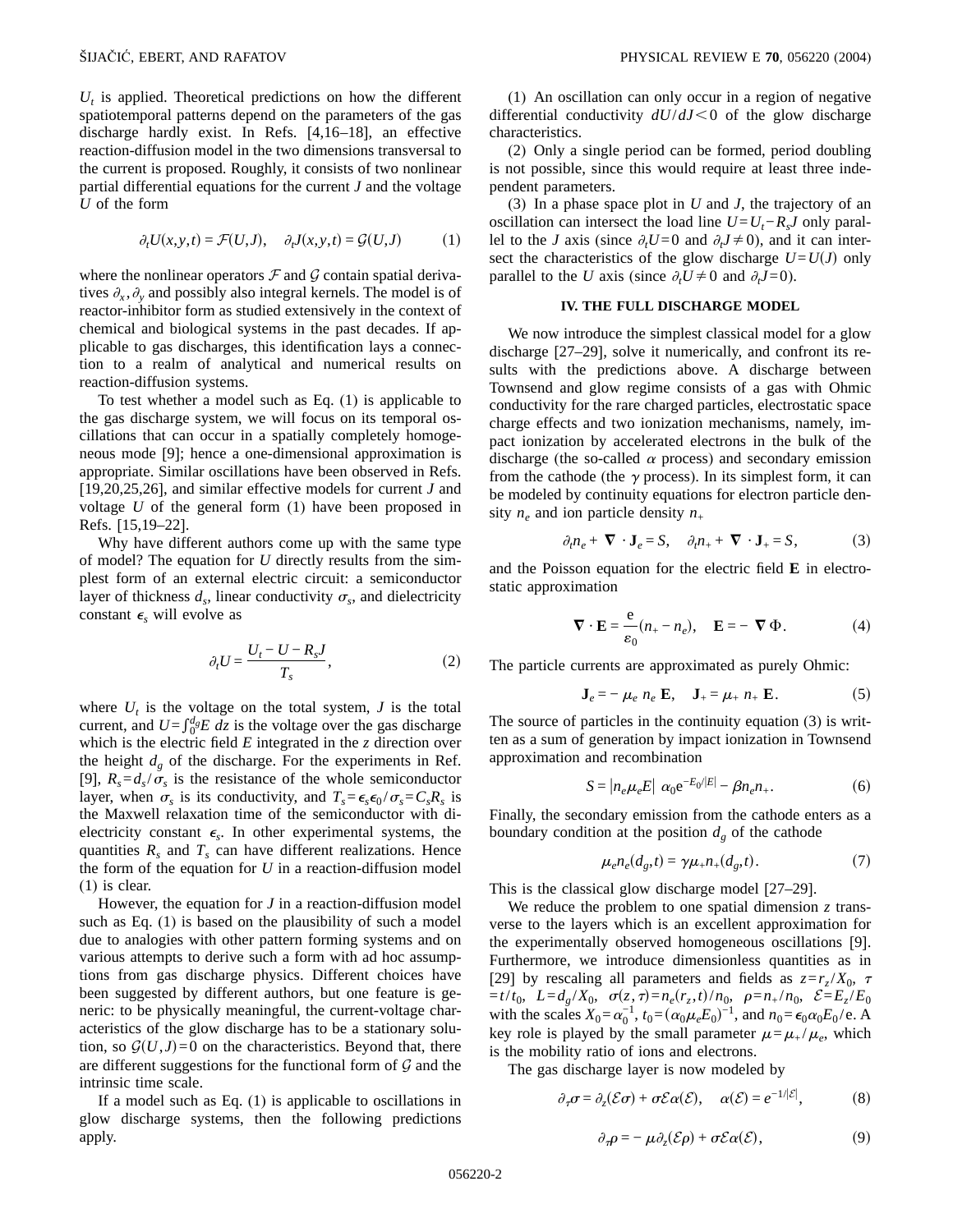$$
\rho(0,\tau) = 0,\tag{10}
$$

$$
\sigma(L,\tau) = \gamma \mu \rho(L,\tau), \qquad (11)
$$

$$
\rho - \sigma = \partial_z \mathcal{E},\tag{12}
$$

where recombination was neglected  $\beta=0$  in Eq. (6), a discussion of this approximation follows below], while the external circuit is described by

$$
\partial_{\tau} \mathcal{U} = \frac{\mathcal{U}_t - \mathcal{U} - R_s j}{\tau_s}, \quad \mathcal{U}(\tau) = \int_0^L \mathcal{E}(z, \tau) dz \tag{13}
$$

with the dimensionless voltage  $U=U/(E_0X_0)$ , time scale  $\tau_s$  $=T_s/t_0$ , and resistance  $\mathcal{R}_s = R_s/R_0$ ,  $R_0 = X_0/(e\mu_e n_0)$  and with a spatially conserved total current

$$
j(\tau) = \partial_{\tau} \mathcal{E} + \mu \rho \mathcal{E} + \sigma \mathcal{E}, \quad \partial_{z} j(\tau) = 0, \tag{14}
$$

where  $\partial_z$  *j*=0 follows from Eqs. (8), (9), and (12) as usual.

As a result, the gas discharge is parametrized by the three dimensionless parameters of system length over ionization length  $L$ , secondary emission coefficient  $\gamma$ , and mobility ratio  $\mu$  (as discussed in [29,30]), and the external circuit is parametrized by relative resistance  $\mathcal{R}_s$ , ratio of time scales  $\tau_s$ , and dimensionless applied voltage  $\mathcal{U}_t$ . For calculational purposes, the ion density  $\rho$  can be completely eliminated from the one-dimensional gas discharge equations (8), (9), (11), and (12) with the help of the Poisson equation (12) and the total current *j*, see Ref. [29]. The result are two equations of motion for  $\partial_{\tau}\sigma$  and  $\partial_{\tau}\mathcal{E}$ . In our numerical calculations, the system was implemented in this form. Our choice of parameters was guided by the experiments in Ref. [9]: we chose the secondary emission coefficient  $\gamma=0.08$ , the mobility ratio  $\mu$ =0.0035 for nitrogen, and the dimensionless system size *L*=50 which amounts to 1.4 mm at a pressure of 40 mbar. The external circuit has  $\mathcal{R}_s = 30597$ ,  $\tau_s = 7435$ , and a dimensionless total voltage  $\mathcal{U}_t$  in the range between 18 and 20. This corresponds to a GaAs layer with  $\epsilon_s = 13.1$ , conductivity  $\sigma_s$  $=(2.6 \times 10^5 \Omega \text{ cm})^{-1}$  and thickness  $d_s = 1.5 \text{ mm}$ , and a voltage range between 513 and 570 V.

## **V. SOLUTIONS OF THE DISCHARGE MODEL: A PERIOD DOUBLING CASCADE**

Figure 1 shows electric current *j* and voltage on the gas discharge  $U$  as a function of time for a total stationary voltage  $U_t$ =19 applied to the complete system of gas discharge and semiconductor layer. The system exhibits spontaneous oscillations with sharp current peaks: when the voltage  $U$  on the gas layer becomes high enough, the discharge ignites. The conductivity of the gas increases rapidly and produces a current pulse that deposits a surface charge on the gassemiconductor interface. Therefore the voltage  $U$  over the gas layer breaks down. Due to the low conductivity of the semiconductor, the voltage  $U$  recovers only slowly. Eventually the gas discharge ignites again, and the cycle is repeated.

Note that the oscillations in Fig. 1 are not quite periodic. This is not due to initial transients since the system is observed after the long relaxation time  $\tau=4.745\times10^6$ . The na-



FIG. 1. Spontaneous oscillations of current *j* and voltage  $U$  as a function of time  $\tau$  for  $\gamma = 0.08$ ,  $\mu = 0.0035$ ,  $L = 50$ ,  $\mathcal{R}_s = 30597$ ,  $\tau_s$ =7435, and applied total voltage  $U_t$ =19.

ture of this temporal structure becomes clear when the trajectory is plotted in the plane spanned by current *j* and voltage  $U$  in Fig. 2(c). The figure contains the data of the time span from  $\tau=3\times10^6$  to  $6\times10^6$  which amounts to approximately 90 current pulses. The phase space plot shows that the system is actually periodic, with a period of eight current pulses. Fig. 1 shows precisely one period.

This discovery raises the question whether our system actually follows the well-known scenario of period doubling. Indeed, it does. Figure 2(a) for  $\mathcal{U}_t = 18$  shows an oscillation where one current pulse is repeated periodically as observed experimentally in Ref. [9]. For  $\mathcal{U}_t = 18.5$ , a period consists of two current pulses as can be seen in Fig. 2(b). For  $\mathcal{U}_t = 19$ , the period is 8 pulses as in Fig. 1 and 2(c). For  $U_t$ =20, the system seems to have reached the chaotic state as can be seen in Fig. 2(d).

A detailed comparison of the experiments in [9] with simple oscillations as in Fig. 2(a) will be given elsewhere [31], and we only state here that there is semiquantitative agreement of several features. Here we emphasize that period doubling events in glow discharges have been observed experimentally in other systems [23,24]. However, this was always in systems with more complicated geometries such as long narrow tubes, and the authors allude to general knowledge on nonlinear dynamics rather than to solutions of explicit models. We state that period doubling can be a generic feature of a simple, strictly one-dimensional glow discharge when coupled to the simple circuit (2). We propose to search experimentally for a period doubling route to chaos in such simple systems which would then allow quantitative comparison with theory.

# **VI. COMPARISON WITH PREDICTIONS OF REACTION DIFFUSION MODELS**

Let us return to the initial question: is a two-component reaction diffusion model such as Eq. (1) with negative differential conductivity appropriate for the present system? At the end of Sec. III, we gave a list of three predictions for the reaction diffusion model (1) to be applicable. Prediction 2 is falsified by the observation of period doubling. Prediction 3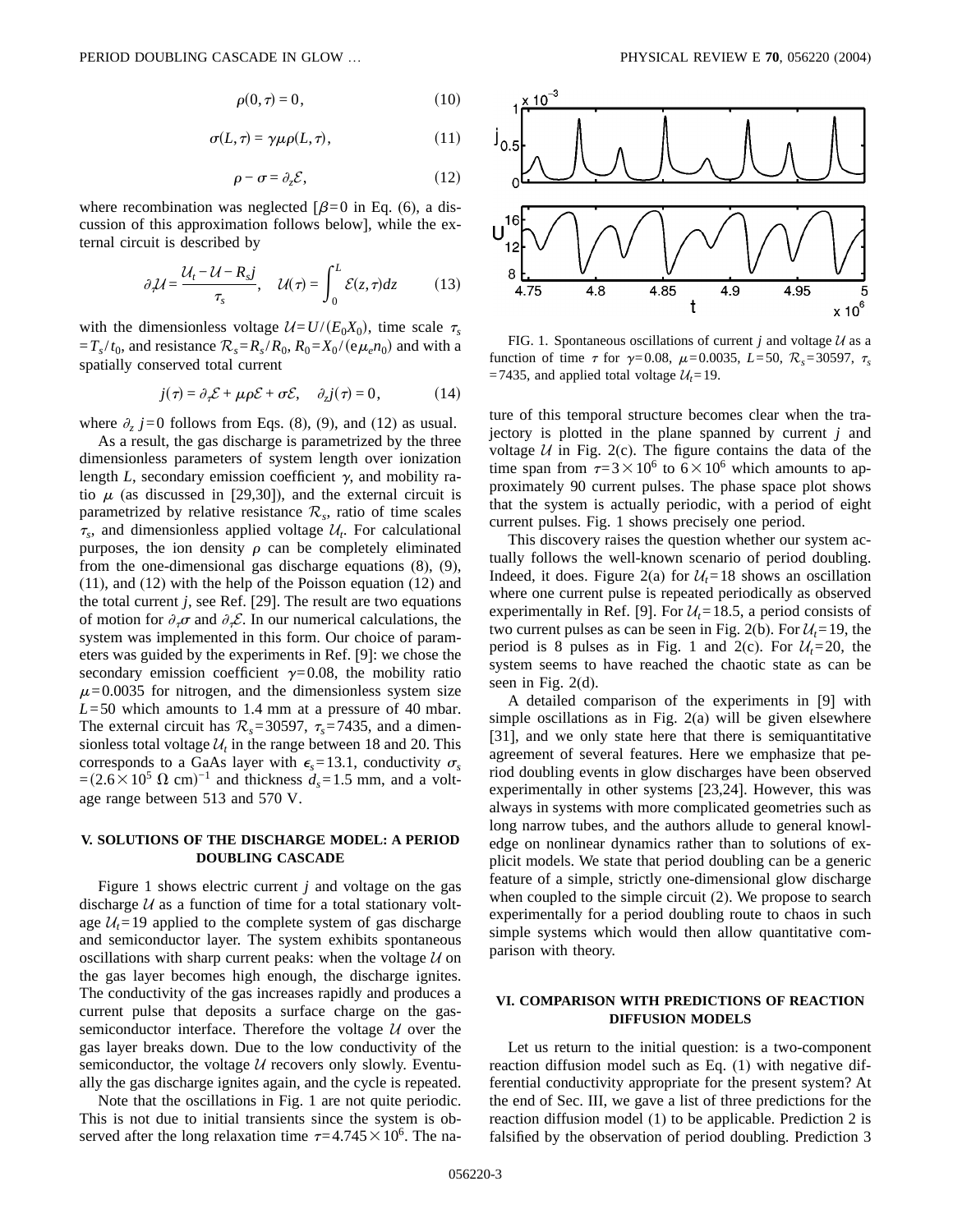

FIG. 2. Phase space plots of the trajectories of the oscillations in the plane of current *j* and voltage U. The time range is  $3 \times 10^6 \le \tau$ ≤6×10<sup>6</sup> in all figures. Shown are the orbits, the straight load line  $U=U_t-\mathcal{R}_s$ *j* and the curved current voltage characteristics  $U=U(j)$  of the gas discharge [29]. The intersection of load line and characteristics marks the stationary solution of the system. (c) The data of Fig. 1 with total voltage  $U_t$ =19, (a) is for  $U_t$ =18, (b) for  $U_t$ =18.5, and (d) for  $U_t$ =20.

is also falsified by a simple check of either of the three figures in Fig. 2: in the upper part of the figures that represent the rapid current pulses, the trajectories definitely do not intersect with the characteristics with the angle prescribed by Eq. (1).

There rests prediction 1: is negative differential conductivity required for the oscillations to occur? We have not found a numerical counter example where oscillations would occur while the current voltage characteristics of the gas discharge shows a positive differential conductivity, but we have found no reason to exclude its existence. Furthermore we note that the characteristics are a global property of the whole discharge layer with its boundary conditions [29] while the local differential conductivity in our model is always positive: the field dependent stationary ionization is  $n_{+} = |\mu_{e}E| \alpha_0 e^{-E_0/|E|}/\beta$  according to Eq. (6); hence the local conductivity increases monotonically with the applied field  $|E|$ . The global negative differential conductivity is due to electrode effects being much stronger than bulk recombination  $\beta$ . In the meantime, we have found a counter example where a state with positive differential conductivity is unstable and develops into a limit cycle. Details will be given elsewhere.

#### **VII. AN ALTERNATIVE SYSTEMATIC MODEL REDUCTION**

Finally, we have derived an analytical approximation of the model (8)–(14) that can be confronted with the suggested reaction-diffusion form (1). The reduction is based on an adiabatic elimination of the electrons.

Basically, close to the stationary state, the electric particle current is conserved. Close to the anode  $z=0$ , this current is mainly carried by the electrons  $\sigma \mathcal{E}$  and close to the cathode  $z \rightarrow L$ , it is mainly carried by the ions  $\mu \rho \mathcal{E}$ . The electric field stays of order unity throughout the system. Therefore  $\mu \rho$ should scale similar to  $\sigma$ :  $O(\mu \rho) = O(\sigma)$ . Now the field  $\mathcal E$  and the system size *L* are of order unity, and therefore also  $\partial_z \mathcal{E}$  $= \rho - \sigma$ . The conclusion is that  $\rho = O(1)$ , and hence  $\sigma = O(\mu)$ . Therefore we substitute  $s = \frac{\sigma}{\mu}$  where *s* is now of order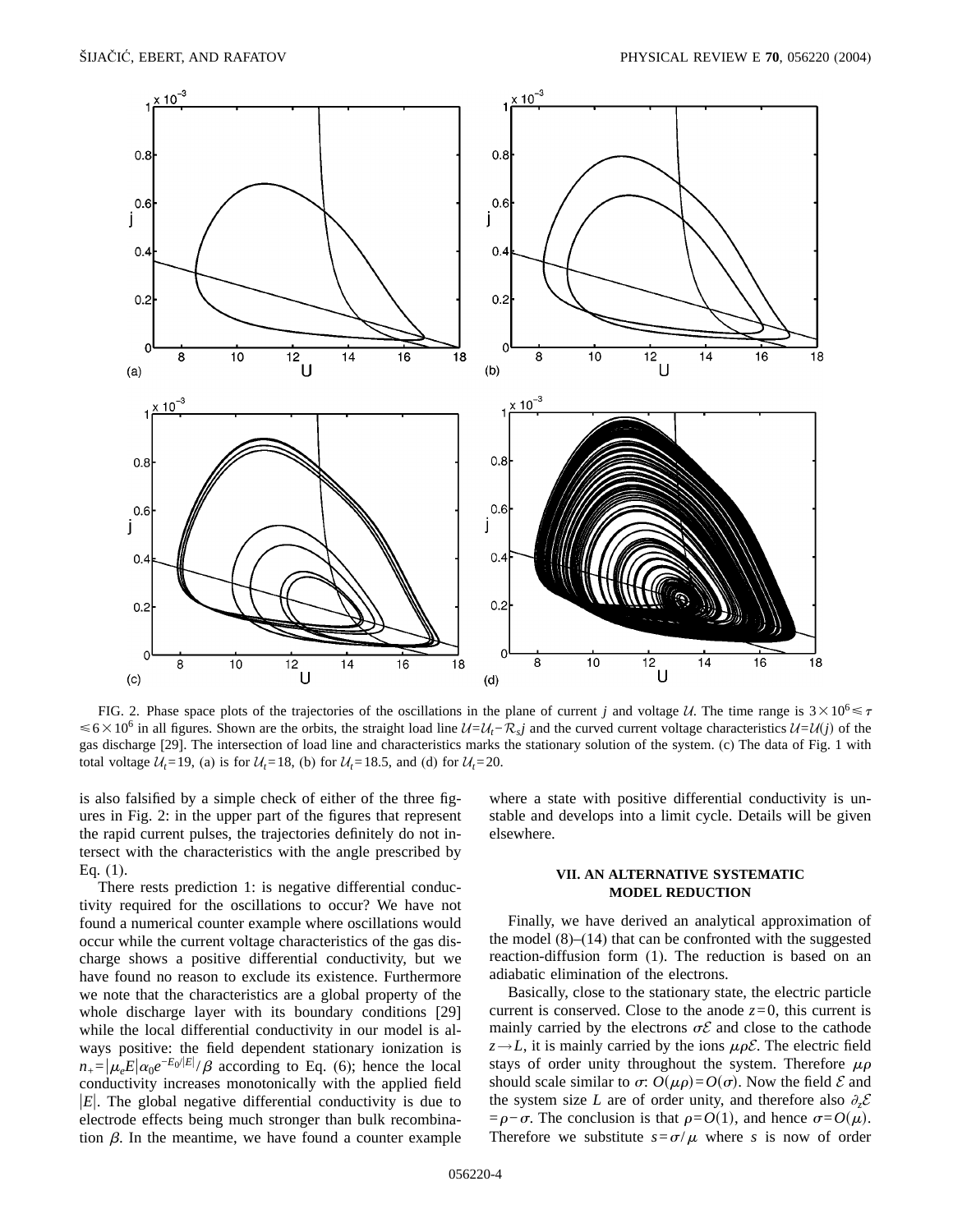unity. This expresses more clearly that the electrons contribute to the current in order unity, but to the space charge only in order  $\mu$ . To focus on the dynamics of the ions, a time scale  $\bar{\tau} = \mu \tau$  is chosen. Then the model attains the form

$$
\mu \partial_{\overline{\tau}} s = \partial_z(\mathcal{E}s) + s\mathcal{E}\alpha(\mathcal{E}), \qquad (15)
$$

$$
\partial_{\overline{\tau}} \rho = - \partial_z(\mathcal{E}\rho) + s\mathcal{E}\alpha(\mathcal{E}), \qquad (16)
$$

$$
\rho(0,\overline{\tau})=0,\t(17)
$$

$$
s(L,\overline{\tau}) = \gamma \rho(L,\overline{\tau}), \qquad (18)
$$

$$
\rho - \mu s = \partial_z \mathcal{E}.\tag{19}
$$

This rescaling allows to take two essential approximations in the limit of small  $\mu$ : First, *s* evolves on the short time scale  $\tau = \bar{\tau}/\mu$  while  $\rho$  evolves on the long time scale  $\bar{\tau}$ . For small  $\mu$ , the electrons therefore can be eliminated adiabatically from the ion motion. Hence on the ion time scale  $\bar{\tau}$  (and as long as  $\mathcal{E} \neq 0$ ), the electron distribution is equilibrated or "slaved" and we can approximate Eq. (15) by

$$
[\partial_z + \alpha(\mathcal{E})][s\mathcal{E}] \approx 0. \tag{20}
$$

Second, the contribution of the electrons to the space charge is negligible for small  $\mu$ ; hence Eq. (13) can be approximated by

$$
\rho \approx \partial_z \mathcal{E}.\tag{21}
$$

This can also be understood as follows: electrons and ions are generated in equal amounts, but the electrons rapidly leave the system while the ions move slowly and therefore reach much higher concentrations.

As a consequence of the differential equation (20) and the boundary condition (18), the electron current at position *z* now can be completely expressed by the instantaneous ion density at the boundary  $L$  and the field  $\mathcal E$  between  $\zeta$  and  $L$  as

$$
[s\mathcal{E}](z) = \gamma \, \rho(L)\mathcal{E}(L)e^{\int_z^L \alpha[\mathcal{E}(z)]dz}.\tag{22}
$$

Using Eqs. (16) and (20), the equation of motion for the ions becomes

$$
\partial_{\overline{\tau}} \rho = - \partial_z (\rho \mathcal{E} + [s\mathcal{E}]), \quad \rho = \partial_z \mathcal{E}
$$
 (23)

with  $[s\mathcal{E}]$  from (22).

Because of Eq. (21),  $\rho$  (or alternatively  $\mathcal{E}$ ) can be eliminated from the equations. The result is a rephrasing of the model completely in terms of the field  $\mathcal E$  and its differentials and integrals

$$
\partial_{\overline{\tau}} \mathcal{E} + \partial_z \frac{\mathcal{E}^2}{2} + \gamma \partial_z \frac{\mathcal{E}^2}{2} \bigg|_{L} e^{\int_z^L \alpha[\mathcal{E}(z)]dz} = j(\overline{\tau}), \tag{24}
$$

$$
\partial_{\tau} \mathcal{U}(\overline{\tau}) = \frac{\mathcal{U}_t - \mathcal{U}(\overline{\tau}) - \mathcal{R}_s j(\overline{\tau})}{\mu \tau_s},\tag{25}
$$

$$
\mathcal{U}(\overline{\tau}) = \int_0^L \mathcal{E}(z, \overline{\tau}) dz,
$$
 (26)

and

$$
j(\overline{\tau}) = \partial_{\overline{\tau}} \mathcal{E}|_{L} + (1 + \gamma) \partial_{z} \frac{\mathcal{E}^{2}}{2} \Bigg|_{L}.
$$
 (27)

Let us decompose the field into its value on the cathode

$$
\mathcal{E}_L(\overline{\tau}) = \mathcal{E}(L, \overline{\tau})
$$
 (28)

and the remainder

$$
\mathcal{E}(z,\overline{\tau}) = \mathcal{E}_L(\overline{\tau}) + \epsilon(z,\overline{\tau}) \quad \text{with } \epsilon|_L = 0,\tag{29}
$$

where the ion density can be recovered through  $\partial_z \epsilon = \rho$ . The equation of motion for  $\epsilon$  becomes

$$
\partial_{\overline{\tau}} \epsilon = \mathcal{E}_L \partial_z \epsilon |_L - \mathcal{E}_L \partial_z \epsilon - \epsilon \partial_z \epsilon + \gamma \mathcal{E}_L \partial_z \epsilon |_L \Big( 1 - e^{\int_z^L dy} \alpha(\mathcal{E}_L + \epsilon) \Big). \tag{30}
$$

Note that if  $\epsilon(L,t)=0$  initially at  $t=0$ , then the equation of motion for  $\epsilon$  conserves this property for all times, as required by Eq. (29). For the equation of motion for  $\mathcal{E}_L$ , first the potential  $U(\overline{\tau})$  has to be expressed in terms of  $\mathcal{E}_L$  and  $\epsilon$ 

$$
\mathcal{U}(\overline{\tau}) = L\mathcal{E}_L(\overline{\tau}) + \int_0^L dz \ \epsilon(z, \overline{\tau}). \tag{31}
$$

Equation (25) for  $\partial \mathcal{H}$  requires that we calculate

$$
\int_0^L dz \, \partial_{\overline{\tau}} \epsilon = \frac{\epsilon^2|_0}{2} + \mathcal{E}_L \epsilon_0 + L \mathcal{E}_L \rho_L
$$

$$
\times \left(1 + \gamma - \gamma \int_0^L \frac{dz}{L} e^{\int_z^L dy \, \alpha(\mathcal{E}_L + \epsilon)} \right), \quad (32)
$$

where we introduced the short-hand notation

$$
\rho_L = \partial_z \boldsymbol{\epsilon}|_L. \tag{33}
$$

Introducing the small parameter  $c = L\mu\tau_s/R_s$  which is the ratio of capacitances of semiconductor and gas discharge layers, we find for  $\mathcal{E}_L$ 

$$
\partial_{\overline{z}} \mathcal{E}_L = -(1+\gamma)\mathcal{E}_L \rho_L + \frac{\mathcal{U}_t - L\mathcal{E}_L - \int_0^L dz \epsilon}{(1+c)\mathcal{R}_s} + \frac{c}{1+c} \left( \mathcal{E}_L \rho_L \gamma \int_0^L \frac{dz}{L} e^{\int_z^L dy} \alpha - \frac{\epsilon^2|_0 + 2\mathcal{E}_L \epsilon|_0}{2L} \right). \tag{34}
$$

The structure of the explicit (but somewhat lengthy) equations (30) and (34) is

$$
\partial_{\overline{\tau}} \epsilon(z, \overline{\tau}) = F(\epsilon, \mathcal{E}_L)
$$
 and  $\partial_{\overline{\tau}} \mathcal{E}_L(\overline{\tau}) = G(\epsilon, \mathcal{E}_L)$ . (35)

So this is not a system of two scalars such as previous authors have suggested for a reaction diffusion model, but a system of the scalar  $\mathcal{E}_L$  and the function  $\epsilon$ .

The electric field  $\mathcal{E}_L$  at the cathode  $z = L$  determines the secondary emission  $\gamma$  as well as the local bulk ionization rate

where